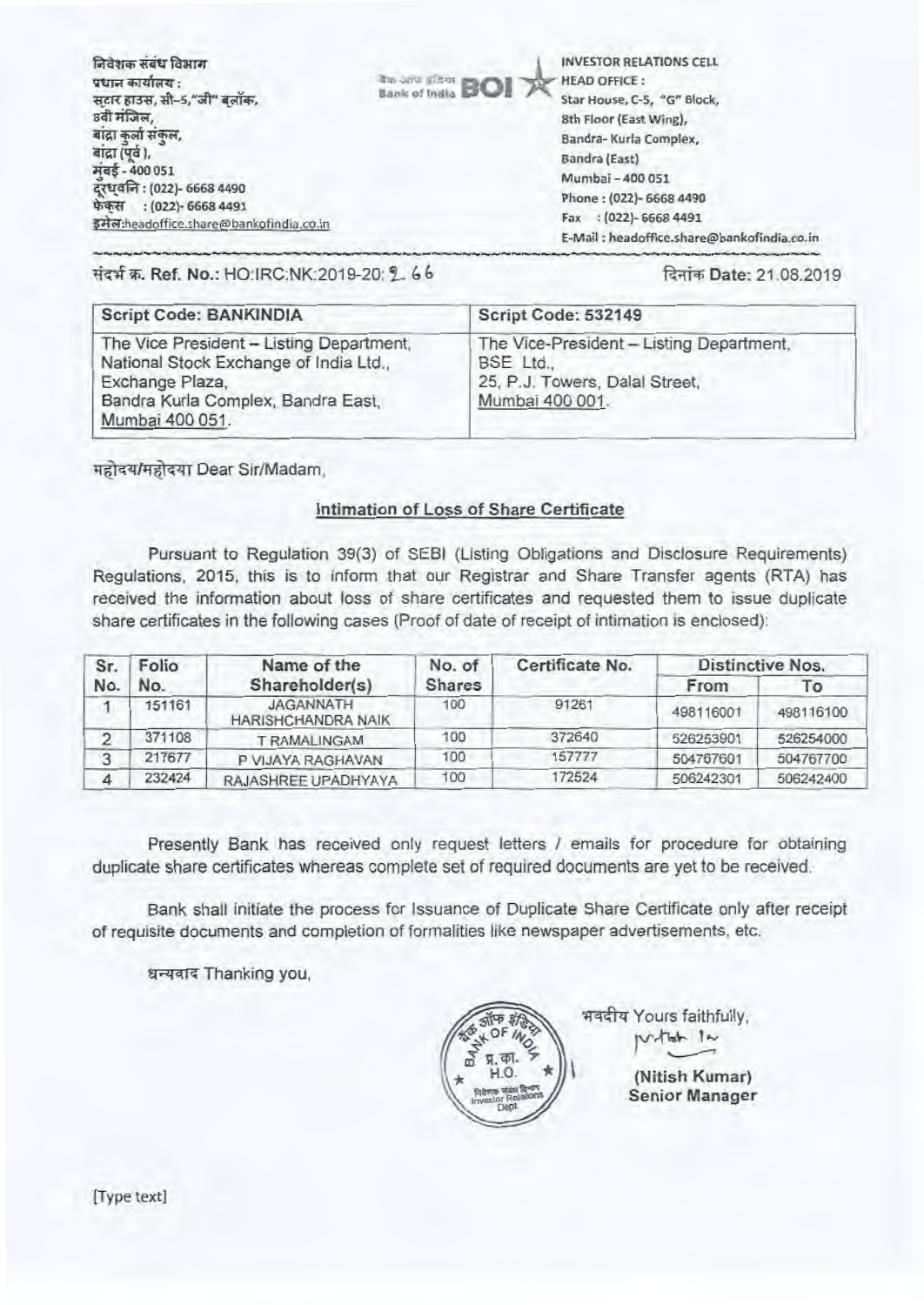$\times$  DELETE  $\leftarrow$  REPLY  $\leftarrow$  REPLY ALL  $\rightarrow$  FORWARD



• bssduplicate@bigshareonline.com Mon 19/08/2019 15:07

Mark as unread

To: Rajeev Bhatia; Investor Relations Department;

Cc: vijay@bigshareonline.com; jibu@bigshareonline.com; bhagwan@bigshareonline.com;

lb 1 attachment **<sup>4</sup>**

342720.pdf

Dear Sir/Ma'am,

Please be informed that in terms of the provisions of the SEBI (LODR) Regulations, 2015, the Company is required to submit information regarding loss of share certificates and issue of duplicate certificates, to the stock exchange within two days of its getting information. Further, the said intimation has to be filed only through the mode of NEAPS filing for NSE and on listing.bseindia.com for BSE and not via hard copy submission.

Accordingly, we are sharing herewith the receipt of the following request for loss of share certificate of the Company by shareholders, to enable you to comply with the said regulatory requirement within the timelines prescribed.

| <b>Client Name</b>                      | Cert.<br>No | Dist. No<br>From | Dist. NO.<br>10            | Folio<br>No. | Quantity | Name                                   |
|-----------------------------------------|-------------|------------------|----------------------------|--------------|----------|----------------------------------------|
| <b>BANK OF INDIA -</b><br><b>EQUITY</b> | 91261       |                  | 498116001 498116100 151161 |              | 100      | <b>JAGANNATH</b><br>HARISHCHANDRA NAIK |

Should you have any queries in respect of the aforesaid instruction kindly revert back.

Regards,

Bigshare Services Pvt. Ltd.

CAUTION: This email originated from outside of the organization. Do

 $\epsilon$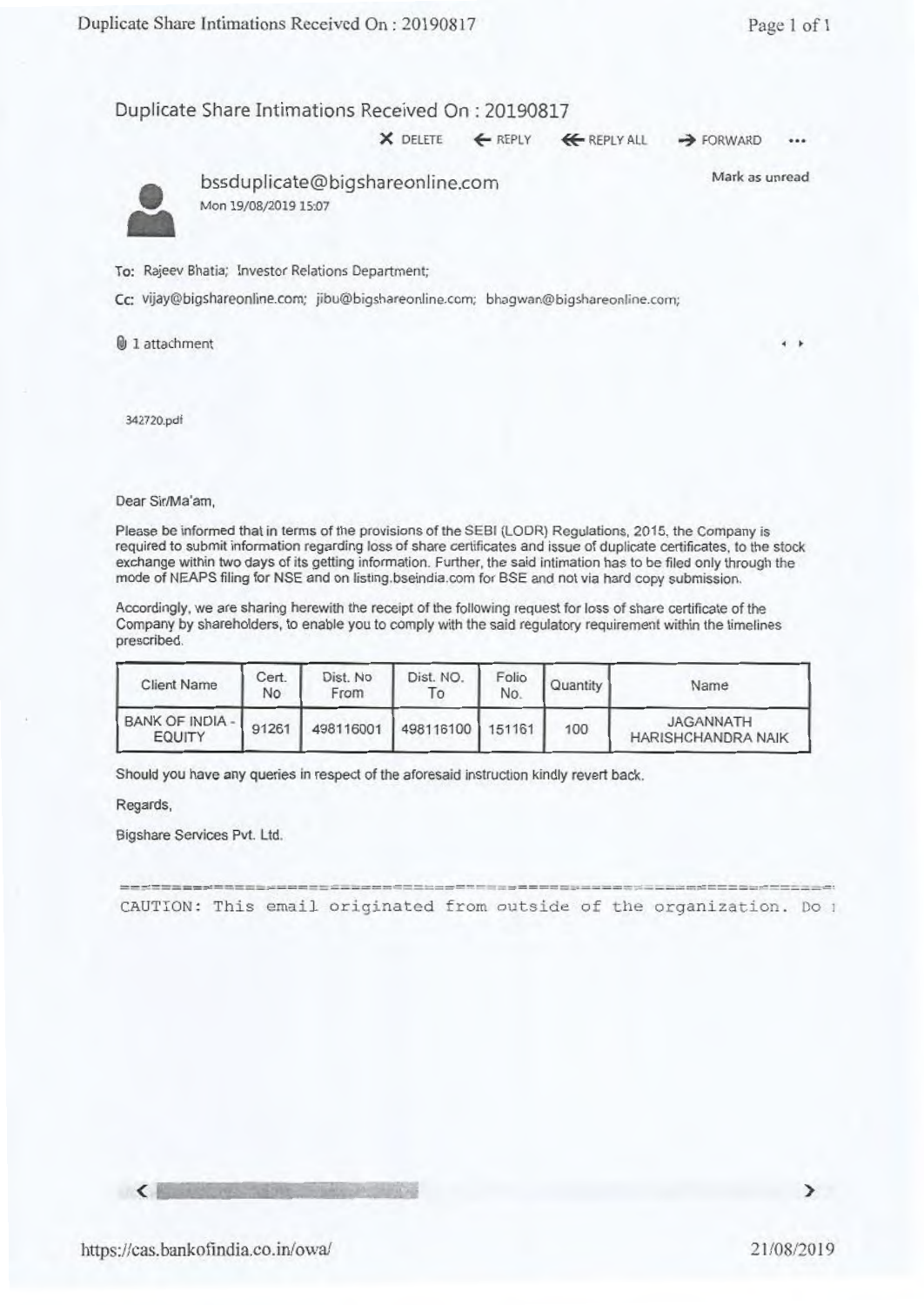From:- Jagannath Harishchandra Naik H. No. 1967/1, Barbhat, Shiroda Goa - 403103

SIGSHARE SERVICES PVT. LTD. RECEIVED Subject to Verification 19 A119 2019 I

To, 342720

•

The Manager , Bigshare Services Pvt. Ltd, 1<sup>st</sup> Floor, Bharat Tin Works Bldg., Opp. Vasant Oasis, Makwana Road, Marol, Andheri East, Mumbai — 400059

 $\n \ \, \mathfrak{sp} \mid \beta \mathfrak{so}$ 

Respected Sir/Madam,

#### Sub: Share Certificates

#### Ref:- Share certificate distinctive *Nos.* 498116001 to 498116100 (100Nos.)

I would like to bring to your kind notice the above referred share certificates distinctive Nos. 498116001 to 498116100 (100Nos.) issued by Bank of India in my favour as per my request during the year 1997. The full particulars of the share certificates are as under:-

- I) Regd. Folio No. 151161
- 2) No. of shares allotted:- 100
- 3) Allotment advice No. 091161
- 4) Share certificates Nos. 00091261-00091261
- 5) Share distinctive Nos. 498116001-498116100
- 6) Amount paid Rs.4500/-

On going through my bank's documents the said share certificates are not with me and 1 presume that during my house renovation the said certificates have misplaced/lost I therefore request you kindly issue the duplicate share certificates in place of the original treating the originals as lost/ misplaced .

Thanking you and anticipating for your early favourable action.

Yours faithfully

 $Gt - \beta \cdot \sigma t$  / fon

Jagannath Harishcandra Naik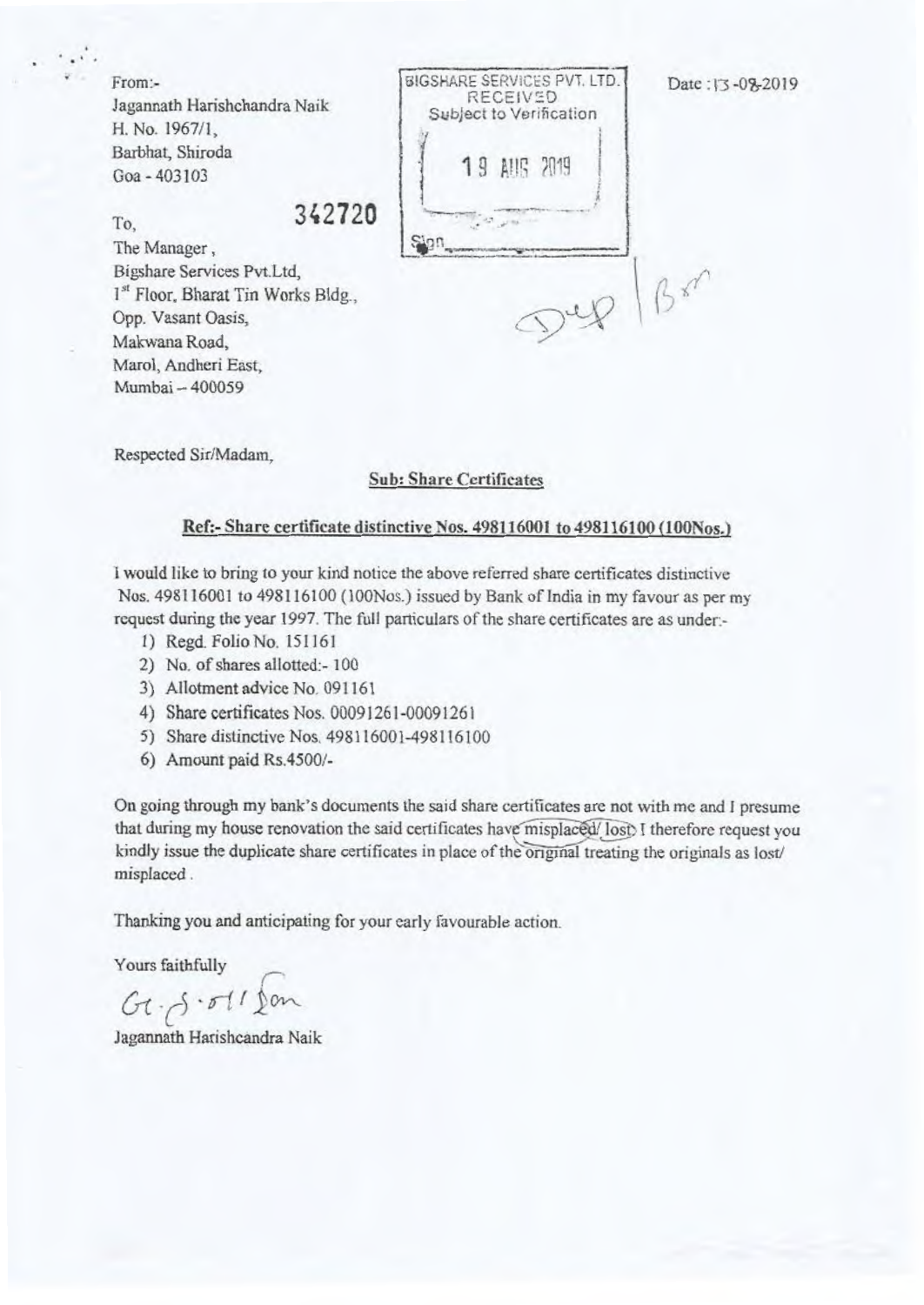X DELETE 4— REPLY (4- REPLY ALL **4** FORWARD



• bssduplicate@bigshareonline.com Mon 19/08/2019 15:10

Mark as unread

To: Rajeev Bhatia; Investor Relations Department;

Cc: vijay@bigshareonline.com: jibu@bigshareonline.com; bhagwan@bigshareonline.com;

 $\mathbf{\Theta}$  1 attachment **I I** 

342718.pdf

Dear Sir/Ma'am,

Please be informed that in terms of the provisions of the SEBI (LODR) Regulations. 2015, the Company is required to submit information regarding loss of share certificates and issue of duplicate certificates, to the stock exchange within two days of its getting information. Further, the said intimation has to be filed only through the mode of NEAPS filing for NSE and on listing.bseindia.com for BSE and not via hard copy submission.

Accordingly, we are sharing herewith the receipt of the following request for loss of share certificate of the Company by shareholders, to enable you to comply with the said regulatory requirement within the timelines prescribed.

| <b>Client Name</b>                                       | Cert. No Dist. No From Dist. NO. To Folio No. Quantity |  | Name               |
|----------------------------------------------------------|--------------------------------------------------------|--|--------------------|
| BANK OF INDIA - EQUITY 372640 526253901 526254000 371108 |                                                        |  | 100   T RAMALINGAM |

Should you have any queries in respect of the aforesaid instruction kindly revert back.

Regards,

Bigshare Services Pvt. Ltd.

=- CAUTION: This email originated from outside of the organization. Do

 $\epsilon$  above the state  $\epsilon$ 

⋗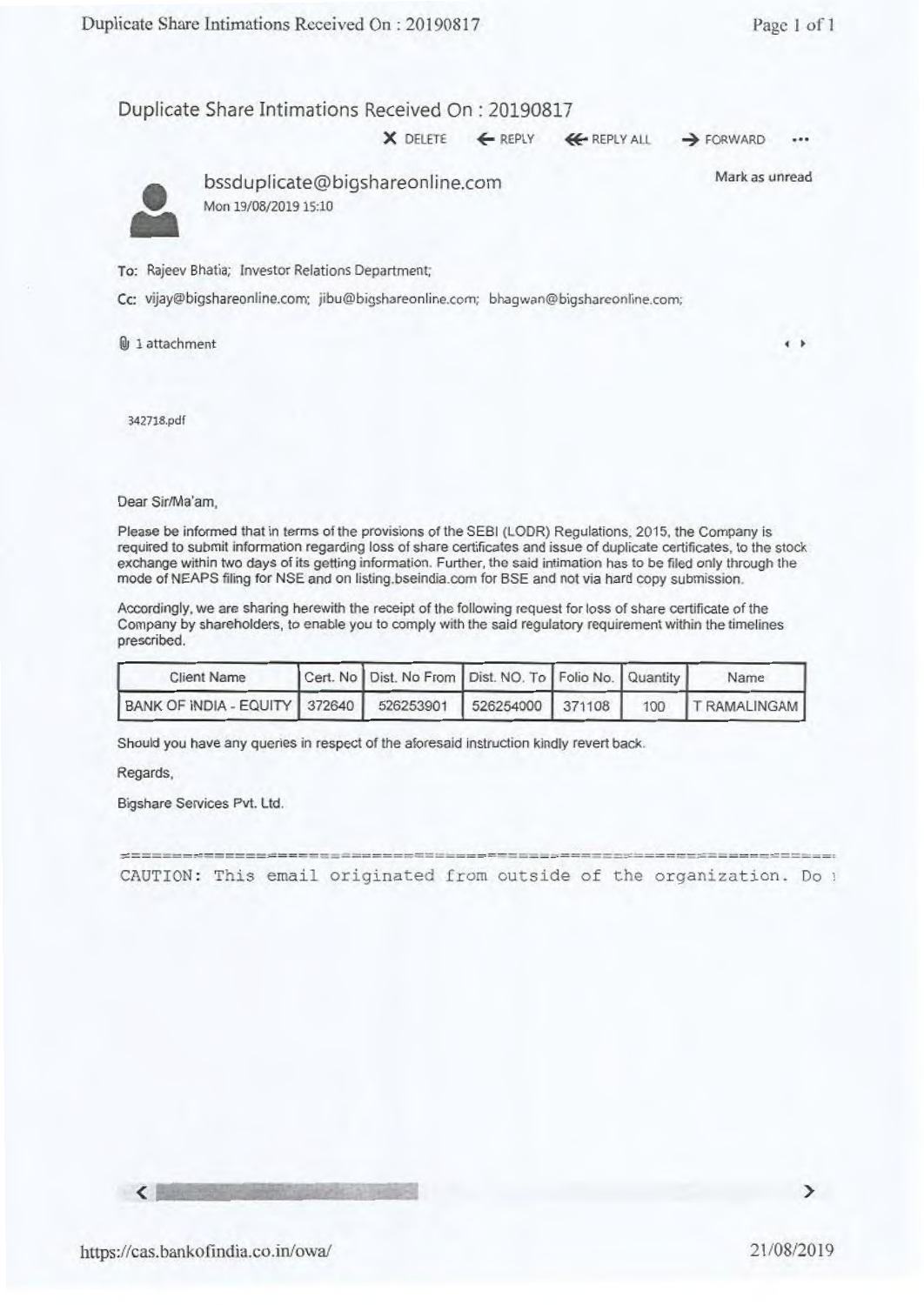# **SHARE CERTIFICATE REQUEST LETTER**

# **From,**

**4.** 

**T.Bainalingam,** CELL: 9443223085, **No,201,Gandhi Road,** 

**Kanchipurain-631501.**



**To, 342718** 



**Righare Services Pvt Ltd,** 

**Anderi East,**

**Munthai- 400059.** 

**Respected Sir,** 

**I'm T. Ramalingam. I** was residing in no.15 **Ilajampettai street,Kanchipstrain, Tamilnadu. Now I have moved to No.201 Gandhi Road. Kanchipurans. Few years before I purchased shares with the Bank of India folio no of 371108 Sr. No 115003.** 

As I said above while changing my house my share **documents have been teared up because of rain. So please kindly send the documents again. I assure you to obey the rtden for the same.** 

**Thanking you.** 

**Your's Faithfully.** 

**4 T.Ramalingani**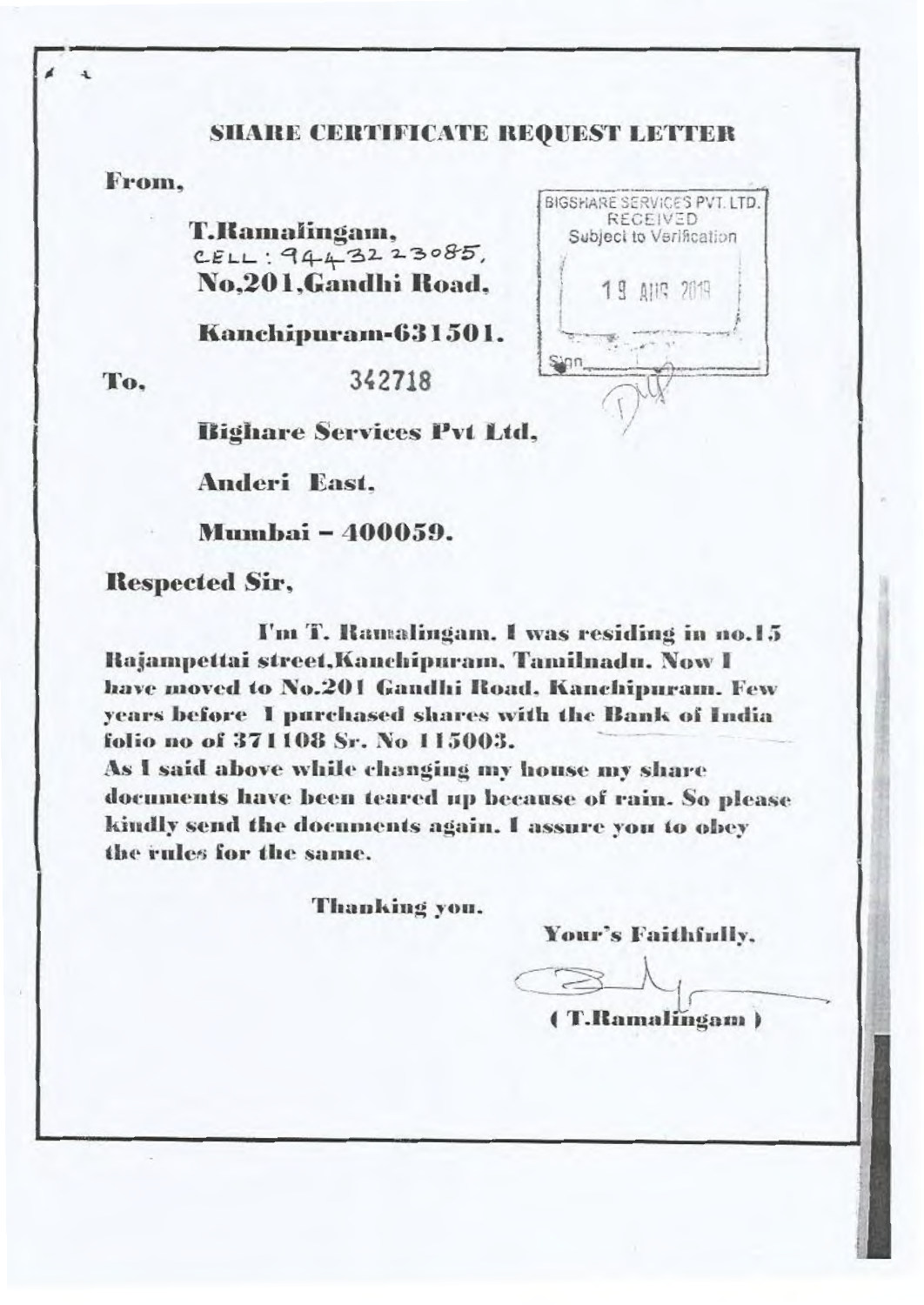X DELETE ← REPLY **4+** REPLY ALL → FORWARD



bssduplicate@bigshareonline.com Tue 20/08/2019 14:15

Mark as unread

To: Rajeev Bhatia; Investor Relations Department; Bssduplicate@Bigshareonline.Com <br/> <br/>ssduplicate@bigshareonline.com>;

Cc: vijay@bigshareonline.com; jibu@bigshareonline.com; bhagwan@bigshareonline.com;

1 attachment **<sup>4</sup>**

342992.pdf

Dear Sir/Ma'am,

Please be informed that in terms of the provisions of the SEBI (LODR) Regulations, 2015. the Company is required to submit information regarding loss of share certificates and issue of duplicate certificates, to the stock exchange within two days of its getting information. Further, the said intimation has to be filed only through the mode of NEAPS filing for NSE and on listing.bseindia.com for BSE and not via hard copy submission.

Accordingly, we are sharing herewith the receipt of the following request for loss of share certificate of the Company by shareholders, to enable you to comply with the said regulatory requirement within the timelines prescribed.

| <b>Client Name</b>               | Cert.<br>No | Dist. No<br>From | Dist. NO.<br>10  | Folio<br>No. | Quantity | Name                        |
|----------------------------------|-------------|------------------|------------------|--------------|----------|-----------------------------|
| BANK OF INDIA -<br><b>EQUITY</b> | 157777      | 504767601        | 504767700 217677 |              | 100      | P VIJAYA<br><b>RAGHAVAN</b> |

Should you have any queries in respect of the aforesaid instruction kindly revert back.

Regards,

Bigshare Services Pvt. Ltd.

CAUTION: This email originated from outside of the organization. Do ;

 $\zeta$  is a strong in the state of  $\zeta$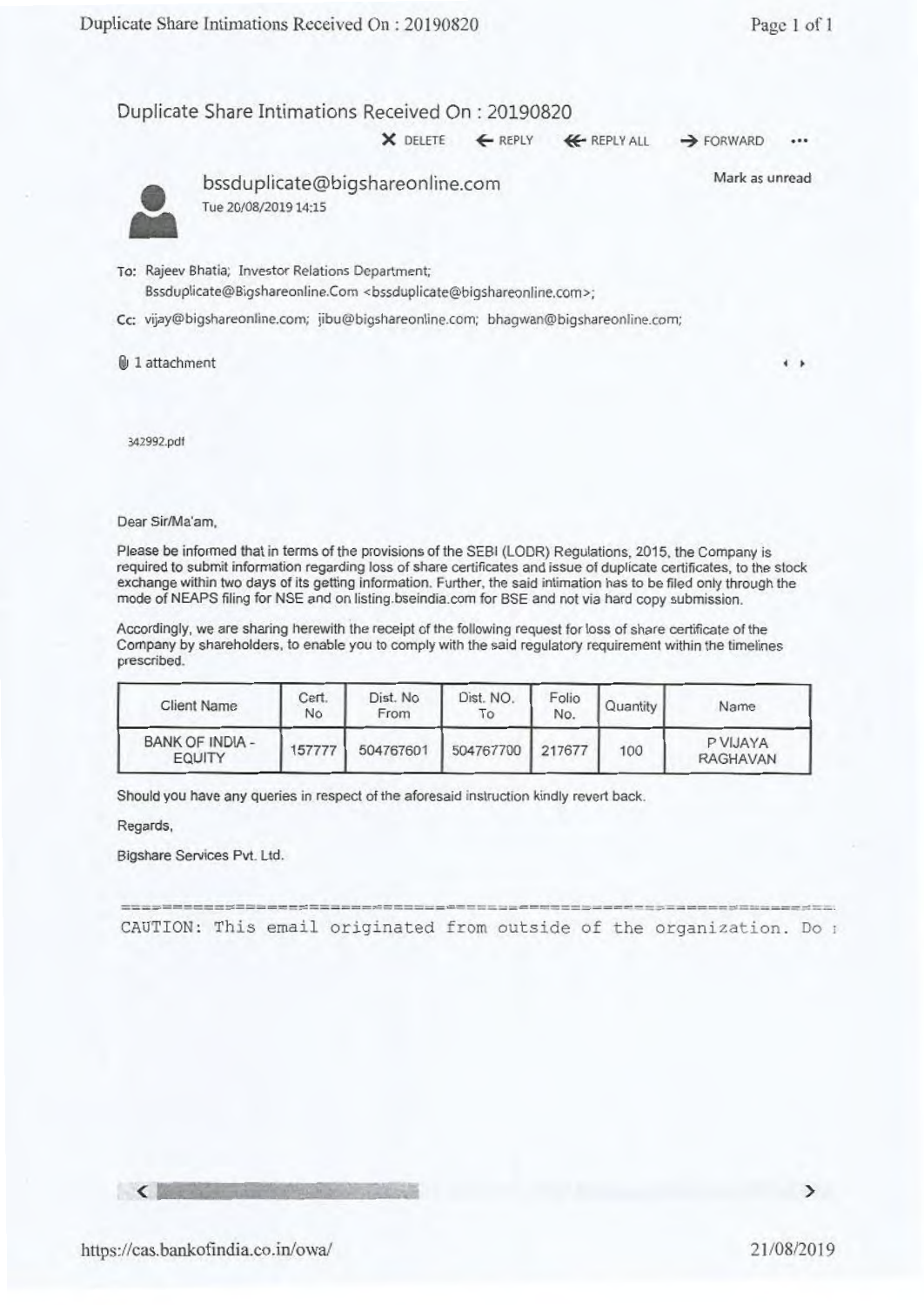| From:                                                                                             |                         |                                                                                         |
|---------------------------------------------------------------------------------------------------|-------------------------|-----------------------------------------------------------------------------------------|
| P.VIJAYA RAGHAVAN<br>VIJAYA STORES,<br>MARKET,<br>COONOOR -643102. TAMILNADU.                     | 342992                  | 31st July 2019.                                                                         |
| To:<br><b>BANK OF INDIA,</b><br>14TH FLOOR, EXPRESS TOWERS,<br>NARIMAN POINT,<br>MUMBAI -400 021. |                         | BIGSHARE SERVICES PVT. LTD<br><b>RECEIVED</b><br>Subject to Verification<br>20 AUG 2019 |
|                                                                                                   | <b>FOLIO NO. 217677</b> |                                                                                         |

I would like to inform you that I had been allotted 100 Equity shares of Bank of India In the above folio with Cat No. 00157777 and Dist nos. 504767601 —700.

On scrutiny I find that I am not in possession of the share certificate and seem to have either Lost it or misplaced it and not able to locate the same. I shall be much obliged and greatful if You would intimate the procedure for applying for Duplicate Share certificate in lieu of lost shares.

Thanking you, Yours Sincerely,

( P VIJAYA RAGHAVAN ).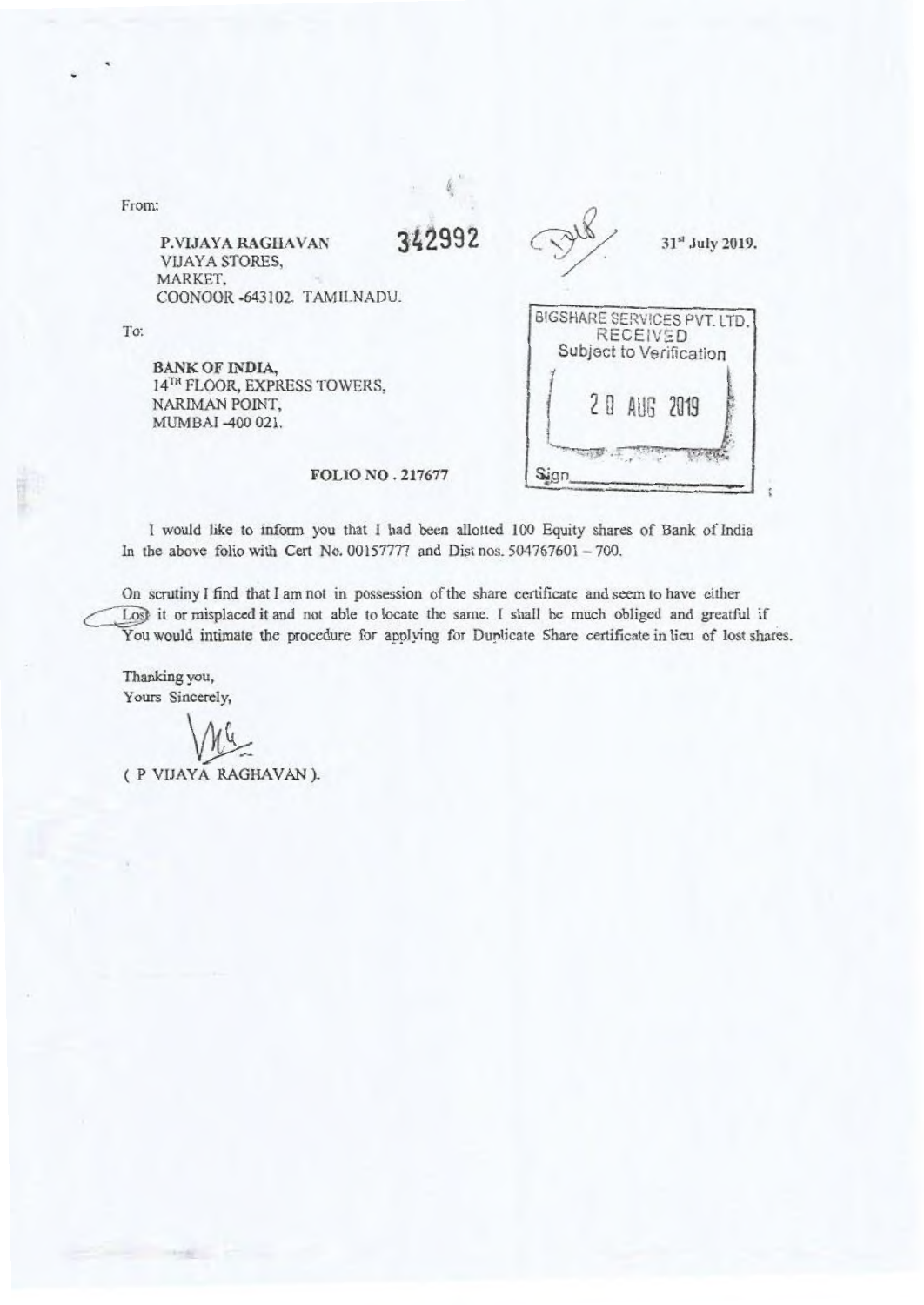• bssduplicate@bigshareonline.com

 $\times$  DELETE  $\leftarrow$  REPLY  $\leftarrow$  REPLY ALL  $\rightarrow$  FORWARD

 $\bullet$ 

Mark as unread

Wed 21/08/2019 12:44

To: Rajeev Bhatia; Investor Relations Department

Cc: vijay@bigshareonline.com; jibu@bigshareonline.com; bhagwan@bigshareonline.com; Bssduplicate@Bigshareonline.Com <br/>bssduplicate@bigshareonline.com>;

lb 1 attachment **<sup>4</sup>**

343140.pdf

Dear Sir/Ma'am,

Please be informed that in terms of the provisions of the SEBI (LODR) Regulations, 2015, the Company is required to submit information regarding loss of share certificates and issue of duplicate certificates, to the stock exchange within two days of its getting information. Further, the said intimation has to be filed only through the mode of NEAPS filing for NSE and on Iisting.bseindia.com for BSE and not via hard copy submission.

Accordingly, we are sharing herewith the receipt of the following request for loss of share certificate **of** the Company by shareholders, to enable you to comply with the said regulatory requirement within the timelines prescribed.

| <b>Client Name</b>               | Cert.<br>No | Dist. No<br>From | Dist. NO.<br>Τo | Folio<br>No. | Quantity | Name                          |
|----------------------------------|-------------|------------------|-----------------|--------------|----------|-------------------------------|
| <b>BANK OF INDIA -</b><br>EQUITY | 172524      | 506242301        | 506242400       | 232424       | 100      | RAJASHREE<br><b>UPADHYAYA</b> |

Should you have any queries in respect of the aforesaid instruction kindly revert back.

Regards,

Bigshare Services Pvt. Ltd.

CAUTION: This email originated from outside of the organization. Do

**<**